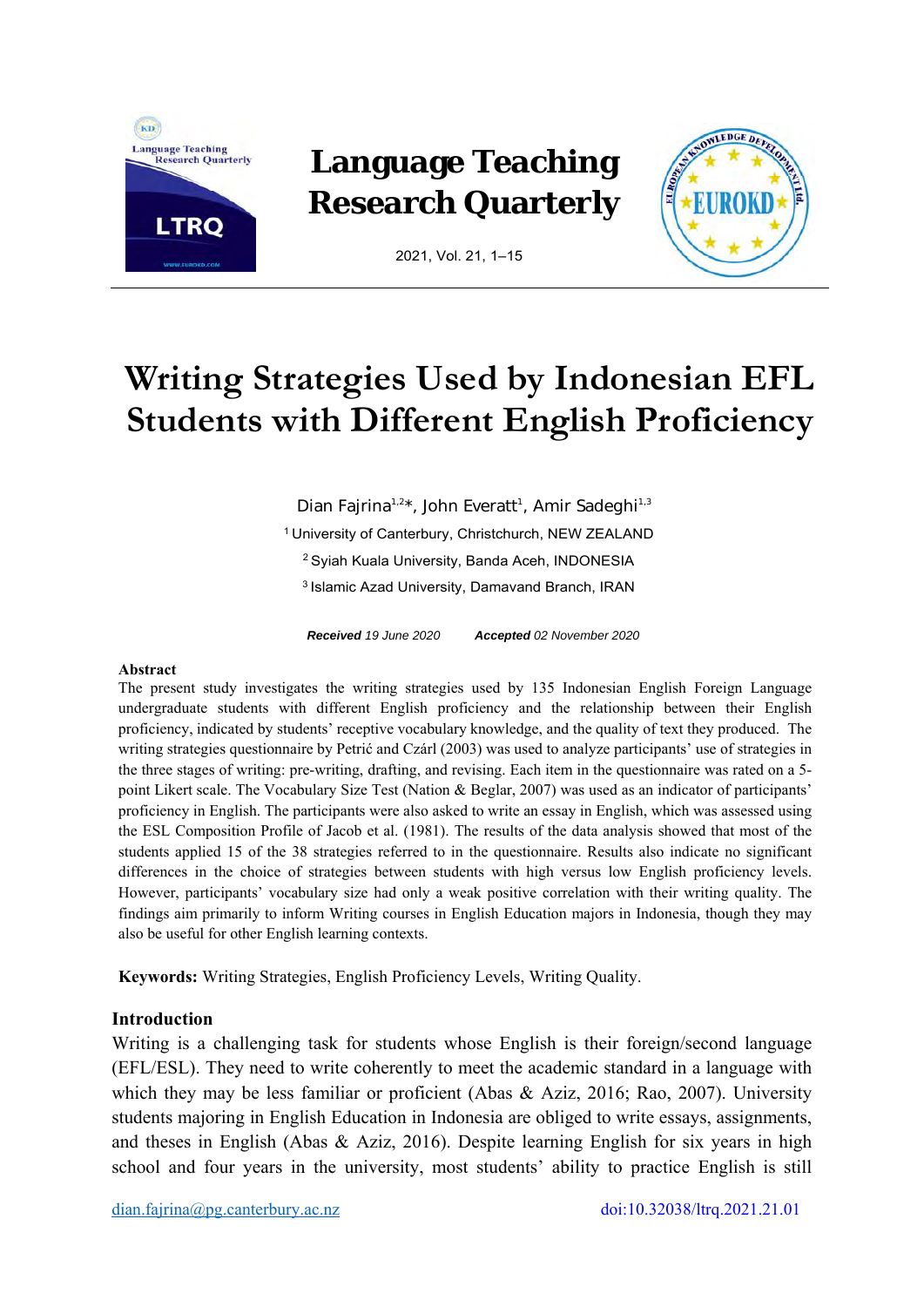considered low (Abrar et al., 2018). This is because most only have a chance to practice the language during their English classes, and few students see the immediate need to use it outside of the classroom (Akbari, 2015).

Furthermore, in practicing writing in English, many students do not possess the skills necessary to build effective communication using a written medium (Defazio, Jones, Tennant & Hook, 2010). Students' common challenges are a lack of information regarding the topic or the target reader and weak knowledge of the language grammatical rules (Hyland, 2001). Producing a writing piece also requires students' ability to apply different linguistic and cognitive skills in which EFL/ESL students may not be well-practiced (Defazio et al., 2010; Rao, 2007).

Previous studies show that teaching writing strategies explicitly improve ESL students' writing quality (Mastan, Maarof & Embi, 2017). Silva and Graham (2015) studied the impact of strategy instruction on strategy use by dividing the students into experimental and control groups in English for Academic Purposes classes. The results indicated that the experimental group's intervention helped them choose the strategies that help them enhance their work quality. A study by Maarof and Murat (2013) with upper secondary school students in Malaysia found that higher and lower proficiency students applied strategies in approximately similar frequency; however, higher proficiency students used different types of strategies to those of lower proficiency. Similar results were identified by Arifin (2017) research with first-semester graduate EFL students who were also English teachers in Indonesia. In contrast, Rahmawati, Fauziati, and Marmanto (2019) found that higher and lower achiever students employed all the writing strategies highlighted in the research. However, the higher achievers were found to use the strategies to a higher frequency than their low achiever peers.

Hence, past studies suggest that writing strategies may help support writing quality and may be determined by students' receptive vocabulary knowledge as one of the best predictors to evaluate students' language proficiency. However, there are some inconsistencies in the findings that suggest further research is warranted. This study aimed to answer the following three research questions: 1. What are the writing strategies used by Indonesian EFL university students? 2. Are there differences in the most frequently used strategies between higher level and lower level proficiency Indonesian EFL university students? 3. Are there any relationships between mastery in vocabulary and the quality of students' writing? This study's results should contribute to the knowledge of the strategies applied by EFL students in accomplishing their writing tasks and determine whether students need to be encouraged to use a variety of strategies in writing more frequently to improve their writing performance.

#### **Literature Review**

## **Writing Strategies and English Proficiency in L2 Writing**

Flower and Hayes (1981) examined the writing process and concluded that writing involved mental processes in the three phases: planning, translating, and reviewing. Planning involves generating ideas, organizing the ideas and set the writing goals. Translating ideas occurs by using long-term memory, knowledge of discourse and topic to support the writing process. Reviewing is where the writer checks the whole work, which involves reading and editing the work, to ensure that the text produced meets the requirements being set.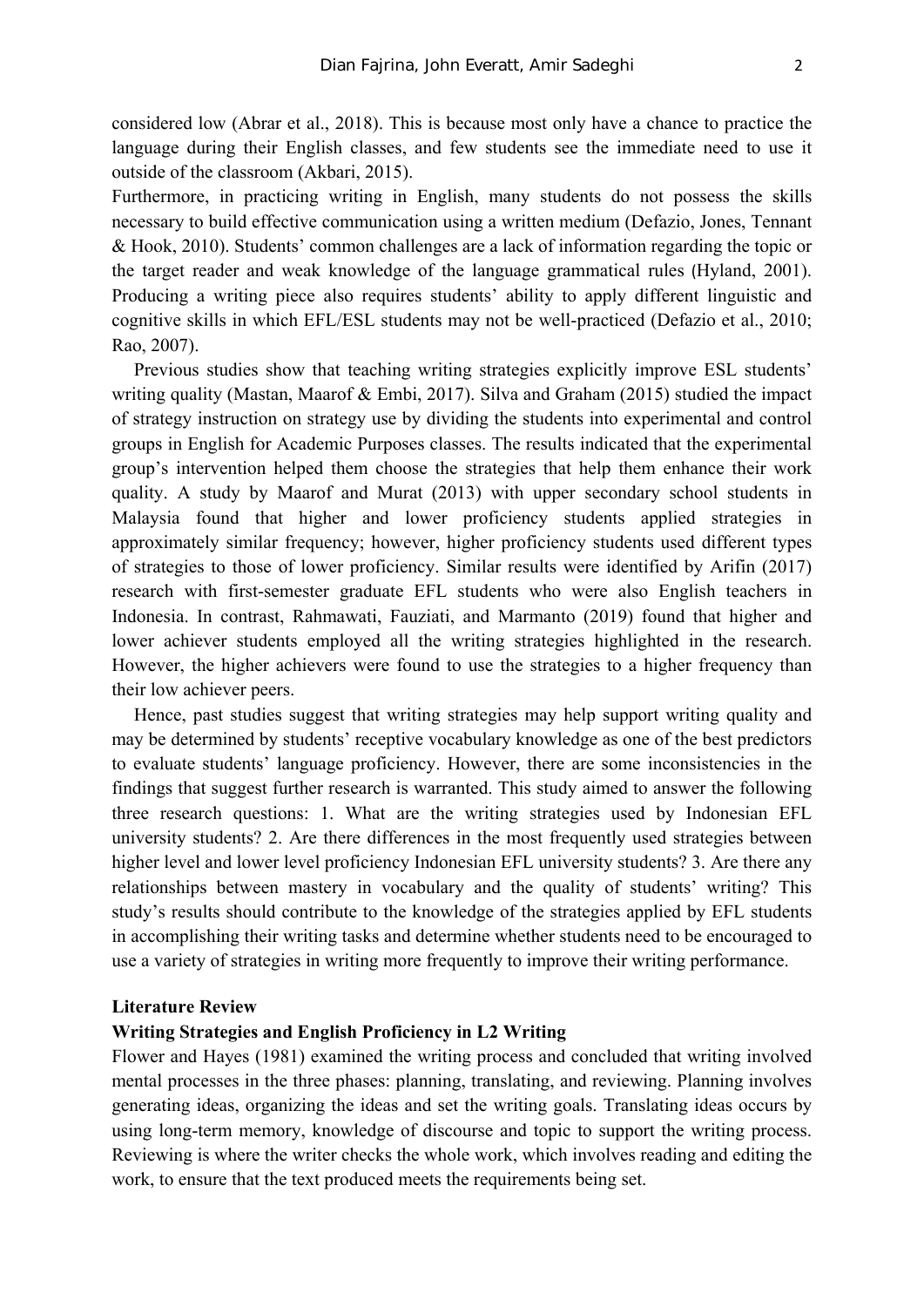

*Figure 1.* Flower-Hayes (1981) writing model

Since writing has been regarded as a difficult cognitive activity, strategies are often necessary to support the performance of the task in both a first (L1) and a second language (L2) (Nunan, 1989; Richards, 1990). Writing strategies are considered to be performed consciously by an individual writer to solve problems or achieve goals during the writing process. Petrić and Czárl (2003) have validated a writing strategies questionnaire based on the Flower and Hayes' model. Such writing strategies should play an important role in helping L2 learners with different proficiencies develop their writing skills (Raoofi, Chan, Mukundan & Rashid, 2014).

 A longitudinal intervention study conducted by Silva (2015) investigated the impact of teaching writing strategies to a group of undergraduate students in Sri Lanka. The results showed significant improvements in writing strategy use and writing performance after strategy instruction. Another study on applying writing strategy instruction to improve students' writing competence was conducted by Bai (2015) with a primary school in Singapore. The findings revealed that the intervention increased the students' writing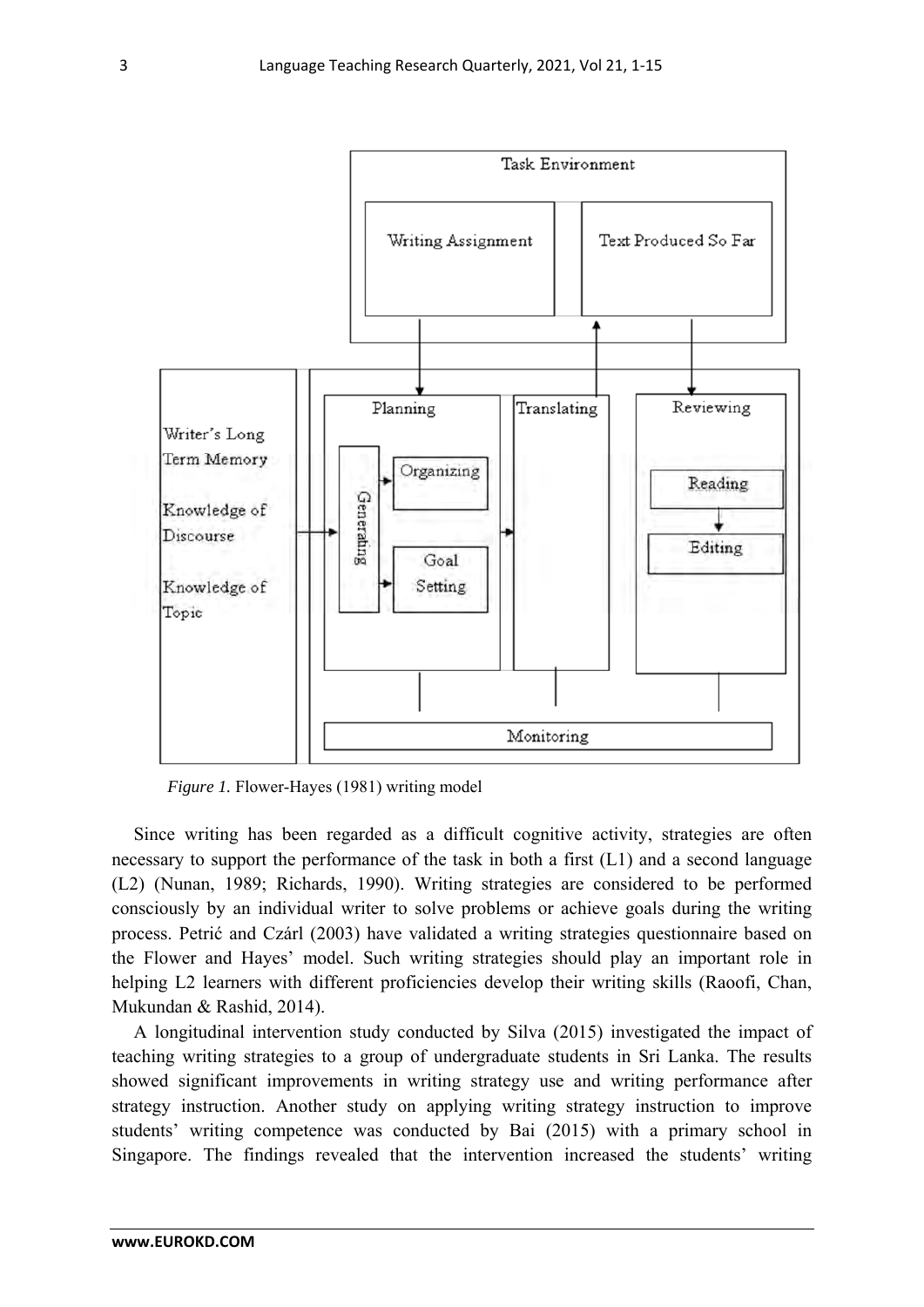competence and strategy use. These studies suggested that EFL/ESL students need to be trained to use strategies during the writing process to improve their writing quality.

A survey was conducted by Peñuelas (2012) to 231 American university students from different majors to investigate the writing strategies used by the students in composing their writing tasks. The survey included six subgroups of writing strategies; memory, cognitive, compensation, metacognitive, affective, and social strategies. The results show that high proficient students, indicated by their A or B grades in their English class, used cognitive, metacognitive and compensation strategies more than affective, memory and social strategies. These students also used the strategies significantly more frequently than their low proficient peers.

Abdul-Rahman (2011) investigated the differences in writing strategies applied between native speakers of English (NSE) and non-native speakers of English (NNSE). She found three strategies applied differently across the two groups: an organization strategy at the planning stage, a content strategy, and a mechanics strategy at the revising and editing stage. NSE was found to pay more attention to the writing process than the NNSE on the writing product. This was evidenced by using organisation strategies more frequently in NSE's planning stage than the NNSE students. No significant differences were found between NSE and NNSE in using writing strategies during the writing process. At the stage of revising, NSE indicated more strategies related to revising content and mechanics than the NNSE. The two groups of students were also found to approach the strategies differently. For example, the outlining strategies for NSE students generate ideas, while for NNSE students, this means framing their ideas.

More on writing strategies used by EFL/ESL students, Raoofi et al. (2014) found that more successful university students in Malaysia revealed to employ more metacognitive strategies than less successful students. Again in Malaysia, Abdullah et al. (2011) revealed that good ESL students use the same strategies as weaker ones. The difference between the two groups was that the good ESL students used the strategies more often than the weaker ones. Mutar and Nimehchisalem (2017) studied the writing strategies used by 132 Iraqi high school students. The findings revealed that the students used the strategies in a low frequency, and there was no significant difference between high and low proficiency students in the use of the strategies. The only difference found was that female students use strategies more frequently than male students.

In the Indonesian context, Abas and Aziz (2018) explored the writing strategies used by Indonesian EFL graduate students. However, they limited their sample only to proficient student writers. The findings showed that student writers applied a five-step writing process and used ten writing strategies. Still in Indonesia, Budiharso (2014) found that high achievers EFL undergraduate students put more effort into every writing stage than their low achiever peers. A similar result was revealed by Mistar, Zuhairi and Parlindungan (2014). High school students in Indonesia were found to use writing strategies at a moderate level, and the more successful students used the strategies more frequently than their less successful peers.

Recently, Ardila (2020) investigated the writing strategies applied by EFL university students in Indonesia across different proficiency and gender. The findings showed no differences between gender in the strategies used among higher proficient students, while less proficient students only different in affective strategies. This study also found that female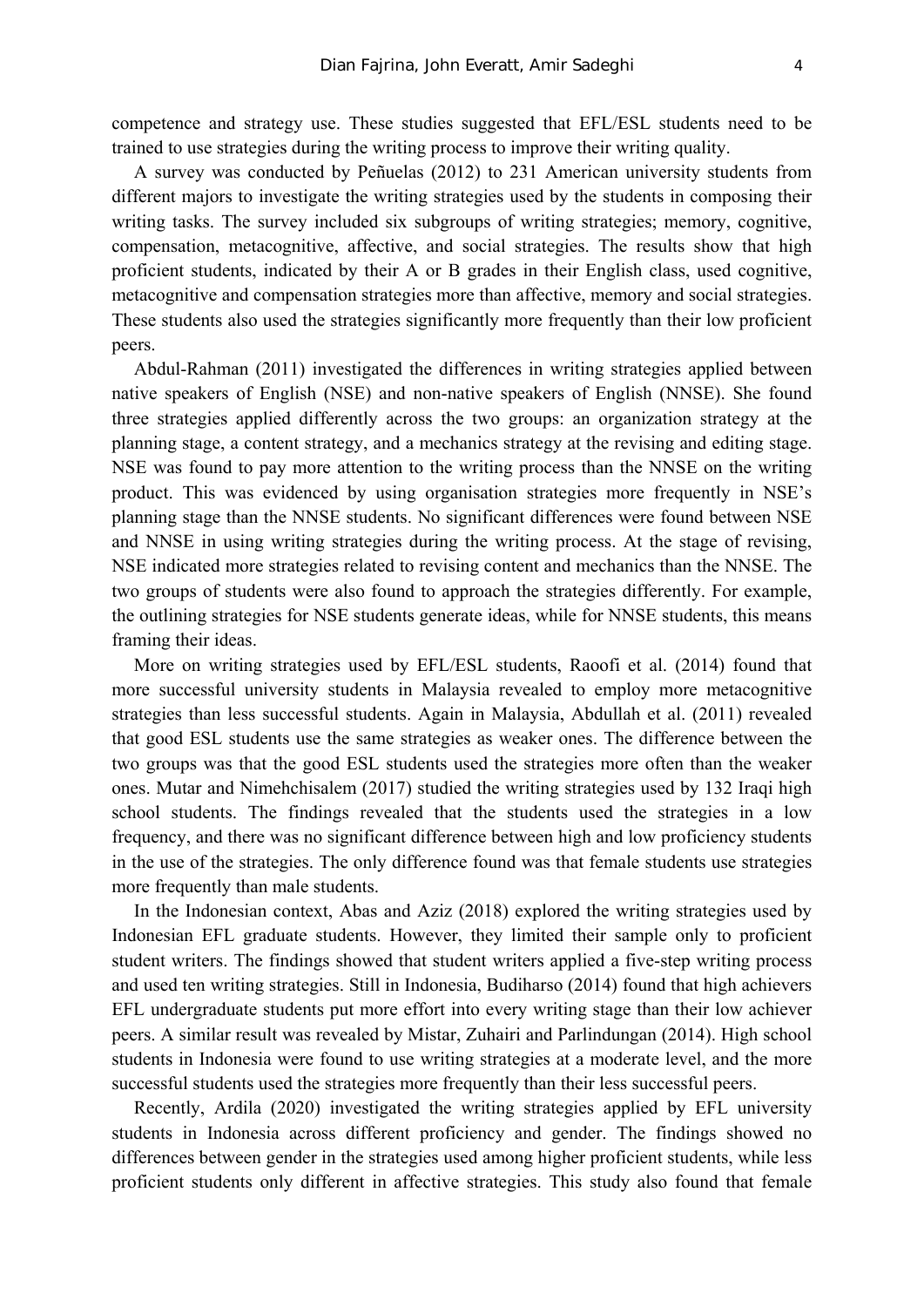students used the strategies in all six categories more effectively than male students. The previous studies' results indicate that more studies on investigating the writing strategies used by the students with different proficiencies will benefit the English writing teaching practice, especially for EFL/ESL students.

## **Vocabulary as a Predictor for Writing Quality**

Quality writing requires sufficient vocabulary. Second language (L2) vocabulary is claimed as one of the best predictors in evaluating students' L2 proficiency and writing quality. Llach and Gallego's (2009) studied the receptive vocabulary size and its correlation to the quality of Spanish learners' writings and their reading comprehension. The participants in their study were 6th graders and treated English as their foreign language (EFL). Therefore, the measure used in this study were the 1000 Word Test and the 2000 frequency-band of the VLT. The results showed that the learners' receptive vocabulary size does not indicate a very high correlation, yet significant to their essay quality and a significant positive correlation towards reading comprehension.

 A study conducted by Stæhr (2008) with 88 EFL learners from lower secondary in Denmark identified vocabulary size's influence on the students' listening, reading, and writing abilities. The study results indicated that receptive vocabulary size, assessed using Vocabulary Levels Test (VLT) (Schmitt, Schmitt, & Clapham, 2001), greatly impacted the participants' reading and writing abilities, but a lesser influence on their listening ability. This was assumed because most of the participants in their ninth grade of lower secondary did not master the most frequent 2000 words in English.

 Moving to the university level, Šišková (2016) conducted a study towards Slavic EFL learners in the Czech Republic. Students' vocabulary size was assessed by having the 14,000 version of VLT. Students' receptive vocabulary was correlated to their productive vocabulary by analysing lexical diversity, lexical sophistication and lexical density in students' writing. The findings showed that students' receptive vocabulary correlated moderately to the lexical diversity, but the weak correlation to lexical sophistication and no correlation with lexical density in the composition they produced.

 In Turkey, Kiliç (2019) measured three areas of EFL Turkish learners' vocabulary variables; productive vocabulary size, receptive vocabulary size, and depth of vocabulary knowledge and their correlations to students' writing and speaking as productive language skills. Applying multiple regression analysis, it was found that the three vocabulary variables provide 26% of variance to students' writing performance and 17% to their speaking performance.

 The importance of picking up correct vocabulary in a particular writing task was admitted by the students with English as their additional language at a New Zealand university. They also claimed that they aware of the importance of knowing their audience, such as academic members, in writing their work. They selectively choose academic and technical words to fit their essays to have professional impressions (Coxhead, 2012). This current study used the Vocabulary Size Test (VST) to determine if receptive vocabulary knowledge is a good predictor of students' writing quality, as evidenced in the previous studies.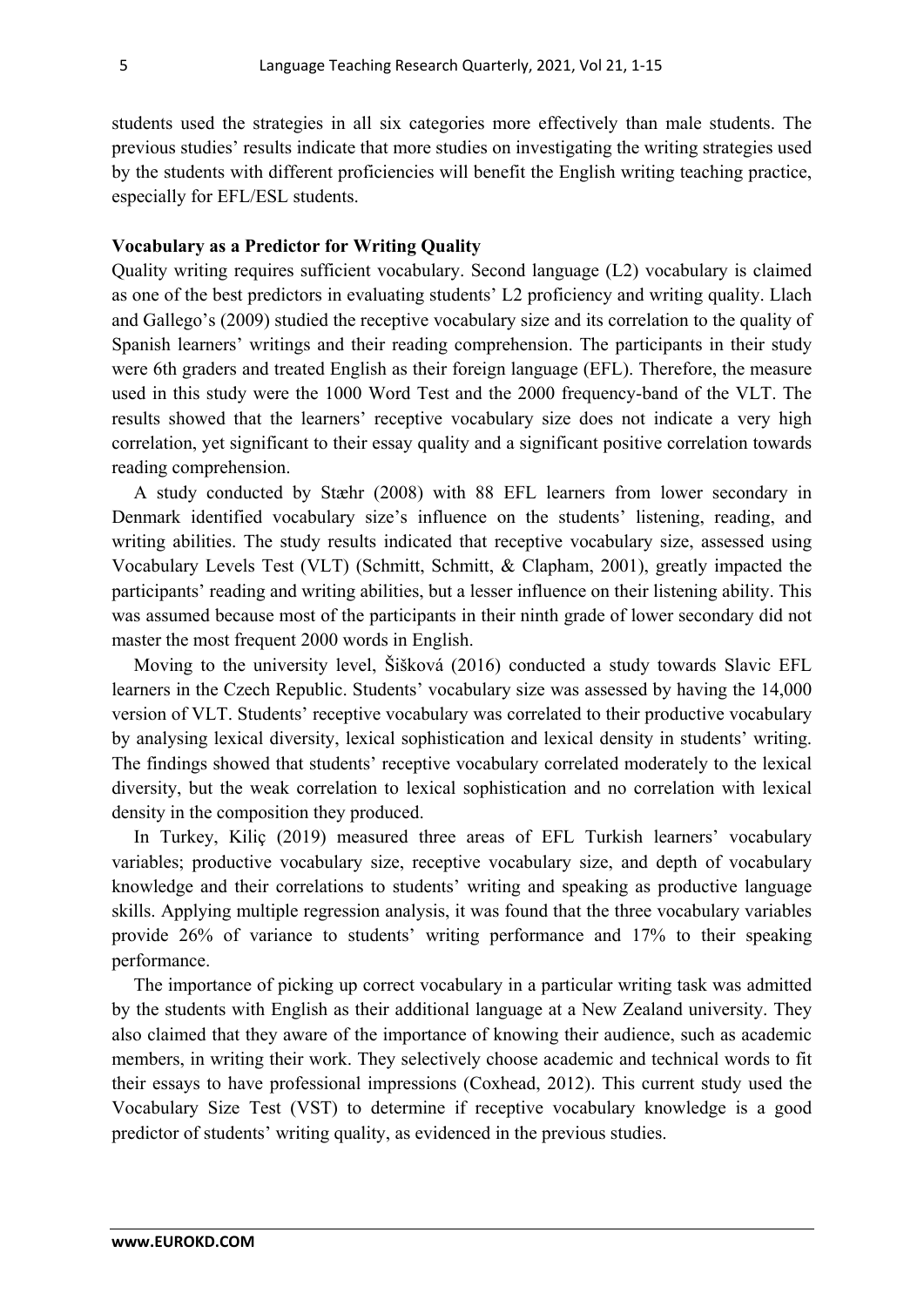#### **Research Design**

The data were collected from 135 undergraduate students majoring in English Education from two universities located in Banda Aceh, Indonesia. All participants have already passed writing subjects offered by their university in the third to fifth semester. These subjects comprised Paragraph Writing, Essay Writing, and Academic Writing.

The data were obtained by giving the students a vocabulary measure, writing tasks, and asking them to complete a writing strategies questionnaire. The Vocabulary Size Test used in this study was taken from 14,000-word families to estimate vocabulary size. The test contains 140 multiple-choice items, with ten items from each 1000 word family level. Nation and Beglar (2007), in their initial studies, revealed that undergraduate non-native speakers of English vocabulary size were around 5,000-6,000 word families. Therefore, only half of the questions (70 questions) were used in this study. Participants were given 20 minutes to complete the 70 items. Each item consisted of a short sentence with a word in bold (the keyword): for example, 'MUMBLE: He started to mumble.' This was followed by four options: (a) think deeply; (b) shake uncontrollably; (c) stay further behind the others; (d) speak in an unclear way. The participant was required to indicate the option that has the closest meaning to the keyword. Each correct answer will be scored 1, with the total possible being 70. The difficulty level increased from low to high-frequency words as the students moved from one question to another.

The topic for the English writing task was, *"It is important for children to learn the difference between right and wrong at an early age. Punishment is necessary to help them learn this distinction. To what extent do you agree or disagree with this opinion? What sort of punishment should parents and teachers be allowed to use to teach good behaviour to children?"* Students were given 40 minutes to produce the essay. The essay's assessment was based on the ESL Composition Profile by Jacobs et al. (1981), which assesses five elements in the essays: content, organization, vocabulary, language use, and mechanics.

Finally, the participants were asked to fill in the writing strategies questionnaire. The questionnaire was adopted from Petrić and Czárl (2003), based on Flower and Hayes' theory (1981) on writing's cognitive process. The questionnaire comprised two parts. The first part measured the research participants' characteristics and included additional items added by the researcher. These questions aimed to elicit information on participants' semester of study, their gender, the years spent learning English, any English course taken before entering university, any writing subjects have already taken during studying in the university, types of text they generally write in English, and whether they like to write in English or not. The second part of the questionnaire referred to the strategies that might be used by the students in composing an essay. This part was divided into three sections: pre-writing (8 items), drafting (14 items), and revising (16 items). Participants were asked to rate each statement on a 5 point Likert scale indicating 1 (never or almost never true of me) to 5 (always or almost always true of me). The time to fill in the questionnaire was limited to 15 minutes, though this was enough time for all participants to complete all the items.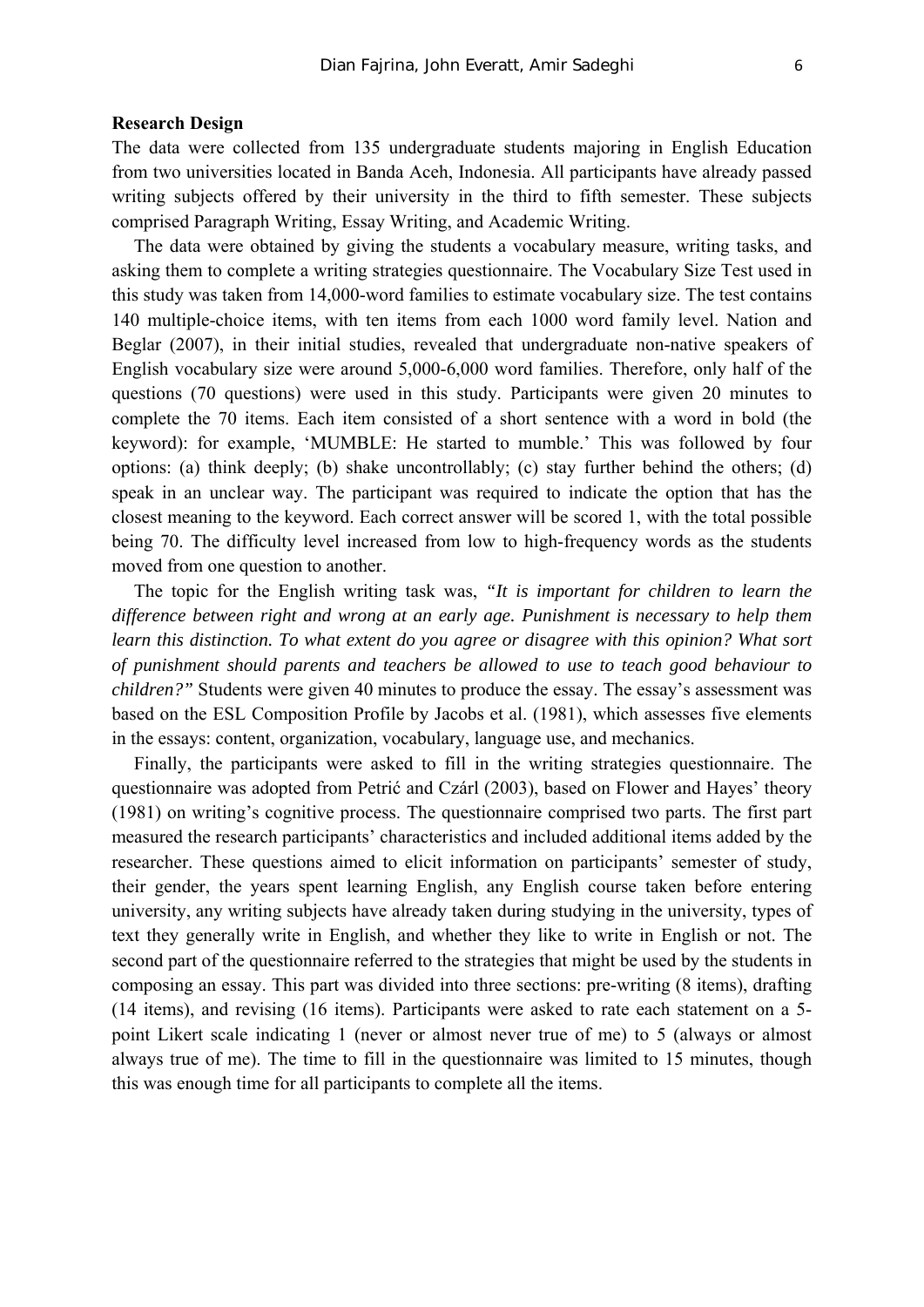## **Results**

## **Participants' Writing Strategies Questionnaire Data**

The writing strategies questionnaire reported in this study were participants' perceptions of the strategies they used for any English writing tasks they performed as a student, not just the writing they did for this research purposes. Table 1 presents the means and standard deviations (SD) for three stages of the strategies. Oxford's (1990) classified students' mean score into three categories: mean 3.5 and above is categorized as a high strategy user, between 2.5 and 3.4 is a medium strategy user, and below 2.4 is a low strategy user. Participants' overall mean of the writing strategies in this study was 3.34, with an SD of 0.438. This suggests that the participants used writing strategies at a Moderate Level. The findings in Table 1 also suggest that participants used strategies in the drafting stage (M=3.67; SD=.415) more than the strategies in the pre-writing stage (M=3.32; SD=.439) and revising stage  $(M=3.03; SD=.459)$ .

*Summary of Writing Strategy Use in Each Stage* 

| <b>Stage</b>    | $\checkmark$<br>Mean | SD   | Level    |
|-----------------|----------------------|------|----------|
| Prewriting      | 3.32                 | .439 | Moderate |
| Drafting        | 3.67                 | .415 | High     |
| Revising        | 3.03                 | .459 | Moderate |
| Overall writing | 3.34                 | .438 | Moderate |

Table 2 shows the strategies frequently used by the participants in each stage of writing an English essay – frequently here refers to a frequency response score of 3.5 or above on an item. It also provides information on the number of participants (with percentages) selecting each response option, together with mean and standard deviation (SD) values indicative of the frequency of use of each strategy in the different stages of writing an English essay.

In the pre-writing stage, only three strategies were frequently applied by the participants. As many as 48 participants (35.6%) claimed they *always* aimed *to make themselves aware of the requirements.* This result suggests that participants considered awareness of the essay's requirements as important: this might include understanding the topic and the word limit. Another strategy frequently used by the participants was *to look at a sample writing* with 49 participants (36.3%) claimed they *always* use this strategy. This means that having a writing model helped the participants to understand what they were going to write. Strategy no. 6, *to note down words and short notes related to the topic,* only has 36 participants (26.7%) who said they *always* applied the strategy. However, as many as 52 participants (38.5%) claimed they would *usually* use the strategy. This strategy would be likely to help participants to stay on track and only write things related to the topic given.

In the drafting stage, eight out of 14 strategies were frequently applied by the participants. In strategy no. 1, 59 participants (43.7%) claimed to *always start their writing with an introduction*. This indicates that they were aware that the readers need to be informed of the topic in the introductory paragraph. In terms of fluency, most of them preferred to *stop after writing a sentence or a paragraph to reread what they have written to get ideas on how to continue.* These indicate that the participants need to make sure that they write their essays coherently. When participants found difficulties to continue writing, 28 of them (20.7%)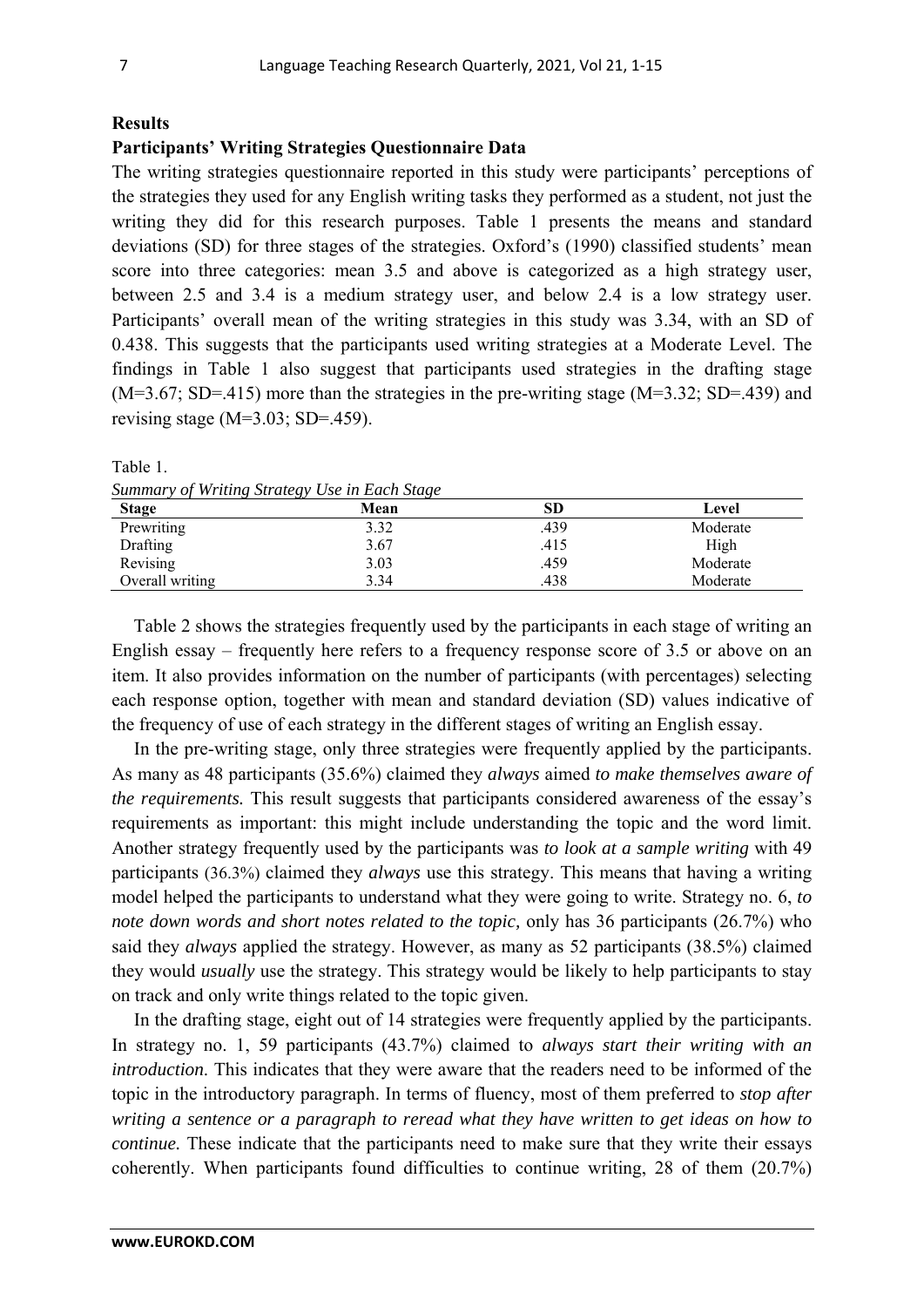would *always simplify a sentence to express their ideas,* and another 65 of them (48.1%) would *usually* do this. They would also try to *write in native language before translating to English word or find a synonym.* Another strategy is to seek help from a dictionary, and they preferred to use a bilingual dictionary than a monolingual dictionary. Using a bilingual dictionary has been claimed by Richards and Renandya (2002) to help learners with the definitions and examples they need in the target language to complete a written text.

In the revising stage, participants only favoured three strategies. As many as 60 participants (44.4%) said they *usually* try to *check if my essay matches the requirements,* and another 46 (34.1%) said they *always* use this strategy. This agrees with participants' choice of strategy no. 2 in the pre-writing stage, where they would make themselves aware of the requirements before starting to write. For strategy no. 13, to *show my text to somebody and ask for his/her opinion*, only 28 participants said they always apply the strategy. However, another 42 of them said they would *usually* use this strategy. The last strategy favoured by the participants was to *check my mistakes after I get back the paper with feedback from the teacher*: 55 participants would *always* apply this strategy. These two last strategies implied that participants appreciated feedback, especially from their teachers, to improve their work.

To summarize, of the 38 strategies listed in the writing strategies questionnaire, the participants used only 15 of these strategies with a high-frequency level. According to Hu and Chen (2007), students will increase or decrease their use of strategies depending on the writing requirements. This implies that their choices of writing strategies are affected by task complexity.

| No.            | Pre-writing stage                     | N                 | UT             | ST             | <b>UT</b> | $\mathbf{A}$               | Mean | <b>SD</b> | Level |
|----------------|---------------------------------------|-------------------|----------------|----------------|-----------|----------------------------|------|-----------|-------|
|                |                                       | $\frac{6}{6}$     | $\frac{6}{6}$  | $\binom{0}{0}$ | $(\%)$    | $\left(\frac{0}{0}\right)$ |      |           |       |
| 2.             | Made myself aware of the              | $\mathbf{1}$      | 6              | 36             | 44        | 48                         | 3.98 | .934      | High  |
|                | requirements                          | (.7)              | (4.4)          | (26.7)         | (32.6)    | (35.6)                     |      |           |       |
| 3.             | Look at a model<br>by                 | $\theta$          | 1              | 34             | 51        | 49                         | 4.10 | .800      | High  |
|                | proficient writer                     | (0.0)             | (.7)           | (25.2)         | (37.8)    | (36.3)                     |      |           |       |
| 6.             | Note down words, short                | 2                 | 8              | 37             | 52        | 36                         | 3.83 | .943      | High  |
|                | notes related to the topic            | (1.5)             | (5.9)          | (27.4)         | (38.5)    | (26.7)                     |      |           |       |
| No.            | <b>Drafting stage</b>                 | N                 | UT             | <b>ST</b>      | <b>UT</b> | $\mathbf{A}$               | Mean | <b>SD</b> | Level |
|                |                                       | $\frac{9}{0}$     | $(\%)$         | $(\%)$         | $(\%)$    | $\binom{0}{0}$             |      |           |       |
| 1.             | with<br>the<br><b>Start</b>           | $\theta$          | $\overline{2}$ | 23             | 51        | 59                         | 4.24 | .784      | High  |
|                | introduction                          | (0.0)             | (1.5)          | (17.0)         | (37.8)    | (43.7)                     |      |           |       |
| 2.             | Stop after each sentence              | 2                 | 11             | 39             | 47        | 36                         | 3.77 | .985      | High  |
|                |                                       | (1.5)             | (8.1)          | (28.9)         | (34.8)    | (26.7)                     |      |           |       |
| 3 <sub>1</sub> | few<br>after<br>Stop<br>a             | $\theta$<br>(0.0) | 7              | 41             | 56        | 31                         | 3.82 | .845      | High  |
|                | sentences/a paragraph                 |                   | (5.2)          | (30.4)         | (41.5)    | (23.0)                     |      |           |       |
| 4.             | Reread<br>what<br>have<br>$\mathbf I$ | 1                 | 1              | 8              | 43        | 82                         | 4.51 | .711      | High  |
|                | written                               | (.7)              | (.7)           | (5.9)          | (31.9)    | (60.7)                     |      |           |       |
| 8.             | Simplify what I want to               | $\theta$          | 3              | 39             | 65        | 28                         | 3.87 | .757      | High  |
|                | write                                 | (0.0)             | (2.2)          | (28.9)         | (48.1)    | (20.7)                     |      |           |       |
| 9.             | Write in native language              | 1                 | 11             | 33             | 43        | 47                         | 3.92 | .993      | High  |
|                | and later translate into              | (.7)              | (8.1)          | (24.4)         | (31.9)    | (34.8)                     |      |           |       |
|                | English                               |                   |                |                |           |                            |      |           |       |
| 10.            | Find a similar English                | 1                 | 1              | 34             | 45        | 54                         | 4.11 | .861      | High  |
|                | word/synonym                          | (.7)              | (.7)           | (25.2)         | (33.3)    | (40.0)                     |      |           |       |
| 11.            | Look for<br>word<br>in<br>a           | 5                 | 11             | 44             | 38        | 37                         | 3.67 | 1.078     | High  |
|                | dictionary                            | (3.7)             | (8.1)          | (32.6)         | (28.1)    | (27.4)                     |      |           |       |

*Overall Writing Strategies Most Frequently Used* 

Table 2.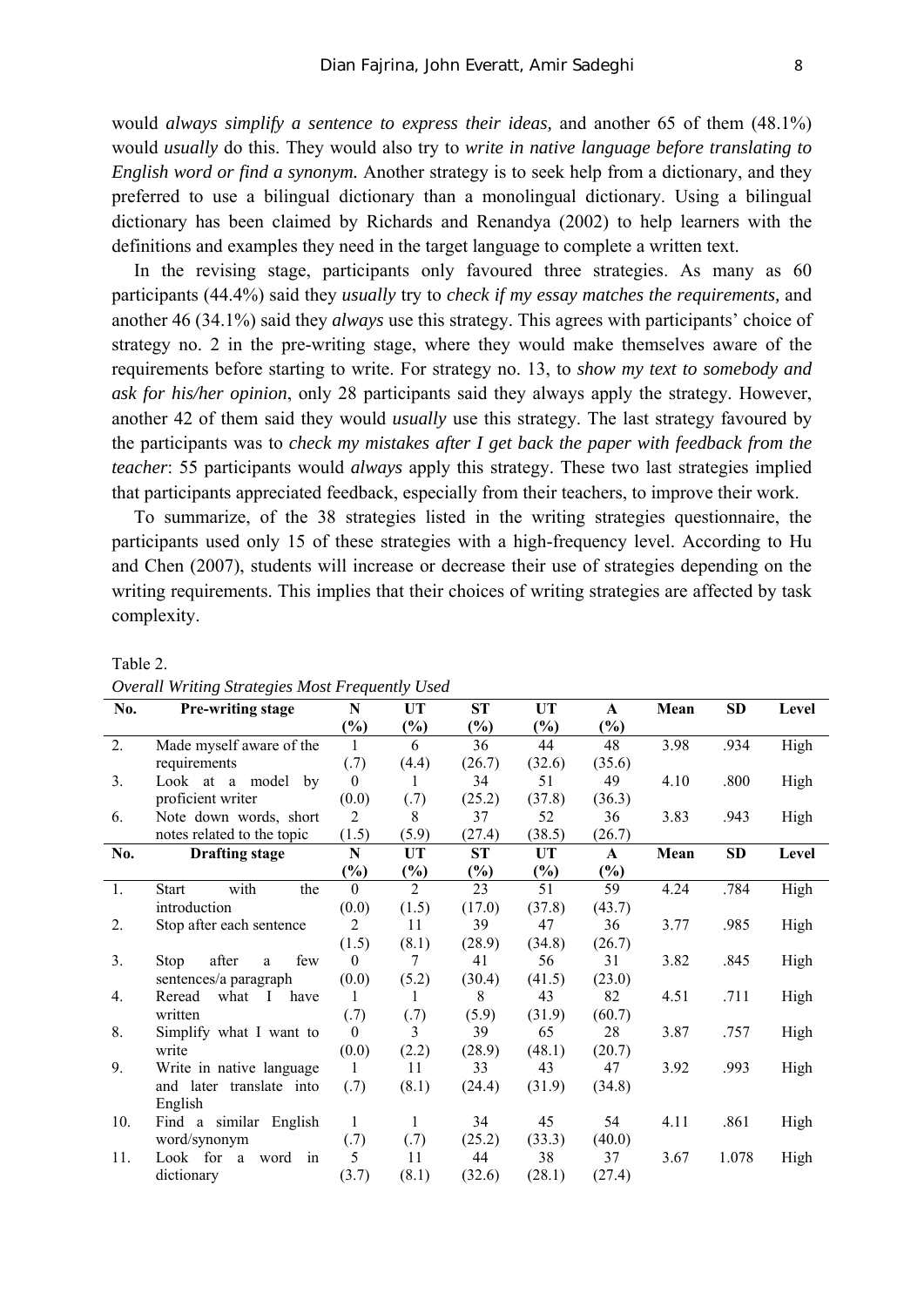| 12. | Use a bilingual dictionary        | 4             | 4      | 28        | 42            | 57              | 4.07 | 1.009     | High  |
|-----|-----------------------------------|---------------|--------|-----------|---------------|-----------------|------|-----------|-------|
|     |                                   | (3.0)         | (3.0)  | (20.7)    | (31.1)        | (42.2)          |      |           |       |
| No. | <b>Revising stage</b>             | N             | UT     | <b>ST</b> | <b>UT</b>     | A               | Mean | <b>SD</b> | Level |
|     |                                   | $\frac{9}{6}$ | $(\%)$ | (%)       | $\frac{9}{0}$ | $\frac{(0)}{0}$ |      |           |       |
| 11. | Check if essay meets the          | $\theta$      |        | 28        | 60            | 46              | 4.12 | .754      | High  |
|     | requirements                      | (0.0)         | (0.7)  | (20.7)    | (44.4)        | (34.1)          |      |           |       |
| 13. | Show text to somebody             |               | 22     | 40        | 42            | 28              | 3.52 | 1.064     | High  |
|     | and ask for opinion               |               | (16.3) | (29.6)    | (31.1)        | (20.7)          |      |           |       |
| 16. | mistakes<br>after<br><b>Check</b> | 3             |        | 27        | 43            | 55              | 4.04 | 1.010     | High  |
|     | feedback from the teacher         | (2.2)         | (5.2)  | (20.0)    | (31.9)        | (40.7)          |      |           |       |

Note: N=never, UN=Usually not true, ST=Somewhat true, UT=Usually true, A=Always

## **Participants' English Proficiency and Choice of Writing Strategies**

Participants' proficiency in English was determined by their scores in the vocabulary test. Table 3 presents the descriptive statistics, which indicated that the vocabulary test scores ranged from 22 to 59 (out of 70) with a mean of 36.35 and a standard deviation of 7.26.

#### Table 3.

*Descriptive Statistics of Participants' Vocabulary Test and Reading Comprehension Test* 

| <b>Measure</b>  | <b>Minimum</b> | <b>Maximum</b> | <b>Total</b> | M     | Median | SD   |
|-----------------|----------------|----------------|--------------|-------|--------|------|
| Vocabulary Test | າາ<br>∠∠       | 59             | 70           | 36.35 | 36.00  | 7.26 |

The participants were divided based on the median of their vocabulary score: those who scored 1 to 36 were categorized as lower-level English proficiency, and those who scored 37 to 70 were categorized as higher-level English proficiency. Based on this, 74 participants were categorized as lower-level proficiency, and 61 participants as higher-level proficiency. A chi-square analysis was used to find any significant differences between the strategies chosen by those with higher English proficiency compared to those with lower proficiency. Of the 38 strategies detailed in the questionnaire, only three showed a significant difference between the two groups: these three findings are presented in Table 4.

#### Table 4.

*The Differences in the Choice of Writing Strategies between Lower and Higher Proficient Participants* 

| 1 unuvuunu                                                 |                |              |                |            |                |               |               |
|------------------------------------------------------------|----------------|--------------|----------------|------------|----------------|---------------|---------------|
| <b>Questions</b>                                           | <b>English</b> | <b>Never</b> | <b>Usually</b> | Somewhat   | <b>Usually</b> | <b>Always</b> | Chi-          |
|                                                            | proficiency    | true         | not true       | true       | true           | true          | <b>Square</b> |
| <b>Pre-writing stage</b>                                   |                |              |                |            |                |               |               |
| Q <sub>5</sub>                                             | Low            | $4(-1.0)$    | $6(-1.5)$      | 32(.7)     | 17(.3)         | 15(.8)        | 9.91(4)       |
| Have a plan in mind,<br>but not on paper                   | High           | 8(1.1)       | 14(1.7)        | $20(-.7)$  | $12(-3)$       | $7(-.9)$      | $p=.042$      |
| Q6                                                         | Low            | 2(0.9)       | $2(-1.1)$      | 23(.6)     | $23(-1.0)$     | 24(1.0)       | 9.72(4)       |
| Note down words.<br>short notes related to<br>the topic    | High           | $0(-1.0)$    | 6(1.3)         | $14(-.7)$  | 29(1.1)        | $12(-1.1)$    | $p=.045$      |
| <b>Revising stage</b><br>Q <sub>6</sub><br>Make changes in | Low            | $0(-1.0)$    | 10(.0)         | $27(-1.2)$ | 30(1.3)        | 7(0.6)        | 10.42<br>(4)  |
| sentence structure                                         | High           | 2(1.2)       | 8(0,0)         | 35(1.3)    | $13(-1.5)$     | $3(-.7)$      | $p = 0.034$   |

Note: values in brackets are standardized residuals, which can be used to interpret whether a response frequency is higher or lower than expected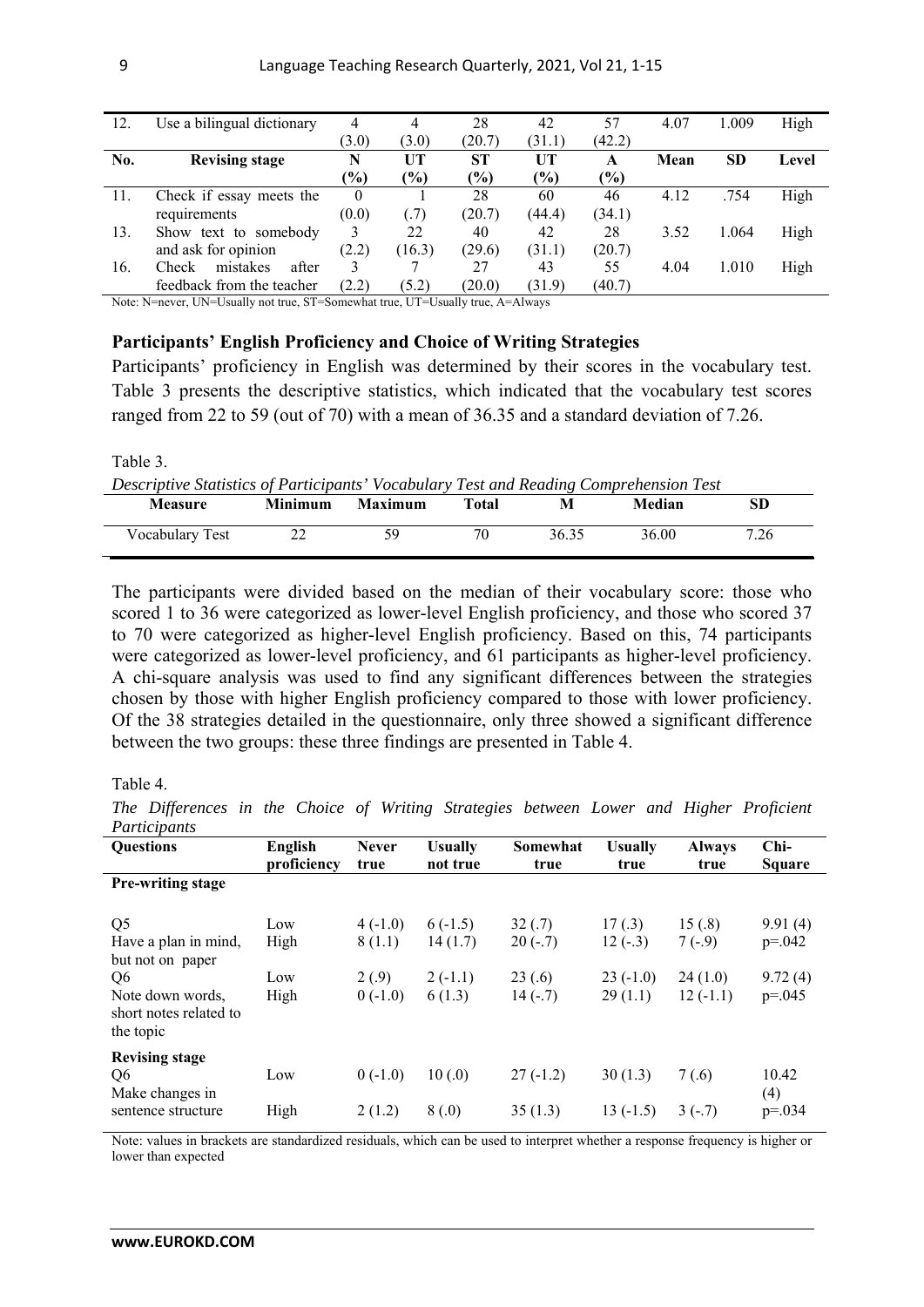Table 4 suggests that in the pre-writing stage, both strategies (*I think about what I want to write and have a plan in my mind, but not on paper*, and *I note down words and short notes related to the topic*) were used more by the lower-proficiency participants than those with higher vocabulary scores. No significant differences were found in the strategy responses of the higher-proficiency versus lower-proficiency students in the drafting stage. In the revising stage, the strategy *I make changes in sentence structure* was chosen more by the lowerproficiency participants compared to their higher-proficiency peers. Overall, in all three stages, the responses of the two groups' writing strategies were very similar.

#### **The Correlation between Participants' Vocabulary and Their Writing Quality**

The third and last question for this study investigated relationships between mastery in vocabulary and students' writing quality. Participants' essays were assessed by two raters using the ESL profile, which comprised the elements of content, organization, vocabulary, language use, and mechanics (Jacobs et al., 1981). Table 5 presents the lowest and highest score reached by the participants and means, standard deviation, and reliability estimates for each element of their English essay writing.

| Descriptive Statistics and Reliability Estimates for English Essay Writing |                |                |                 |                  |                                 |  |  |  |  |
|----------------------------------------------------------------------------|----------------|----------------|-----------------|------------------|---------------------------------|--|--|--|--|
| <b>Measure (total possible)</b>                                            | <b>Minimum</b> | <b>Maximum</b> |                 | SD               | <b>Reliability</b><br>estimates |  |  |  |  |
| $C_{\text{cutoff}}(12.20)$                                                 |                |                | $\cap$ $\cap$ 1 | 2.2 <sub>6</sub> |                                 |  |  |  |  |

| Measure (total possible) | Minimum | Maximum | IVІ<br>SD |       | Reliability |
|--------------------------|---------|---------|-----------|-------|-------------|
|                          |         |         |           |       | estimates   |
| Content $(13-30)$        |         | 29      | 22.21     | 3.26  | .96         |
| Organization (7-20)      |         | 20      | 15.23     | 2.29  | .96         |
| Vocabulary (7-20)        |         | 19      | 14.89     | 2.33  | .96         |
| Language use $(5-25)$    |         | 24      | 17.33     | 3.38  | .94         |
| Mechanics $(2-5)$        |         |         | 3.65      | .70   | .98         |
| Total $(100)$            |         | 96      | 73.32     | 10.68 | .94         |

The range of the scoring for each ESL composition element differs due to the elements in a piece of writing being assigned different levels of importance in effective writing (Jacobs et al., 1981) in the total score of 100. The inter-rater reliability was greater than .90 for all scales, indicating that both raters reached a good level of agreement in scoring the participants' essays. Participants' scores for writing were then correlated with their vocabulary measure (see Table 6).

Table 6.

Table 5.

*Correlations between Vocabulary Score and Writing Score* 

| Vocabularv |  |
|------------|--|
| $.227**$   |  |
| $.289**$   |  |
| $.230**$   |  |
| $.207*$    |  |
| .069       |  |
| $.252**$   |  |
|            |  |

\*\*. Correlation is significant at the 0.01 level (2-tailed).  $*$ . Correlation is significant at the 0.05 level (2-tailed).

As indicated in Table 6, participants' vocabulary size showed a significant, but a weak positive correlation with the different elements of the English essay writing scales, varying from .207 to .289, except for the correlation for mechanics was non-significant and near zero.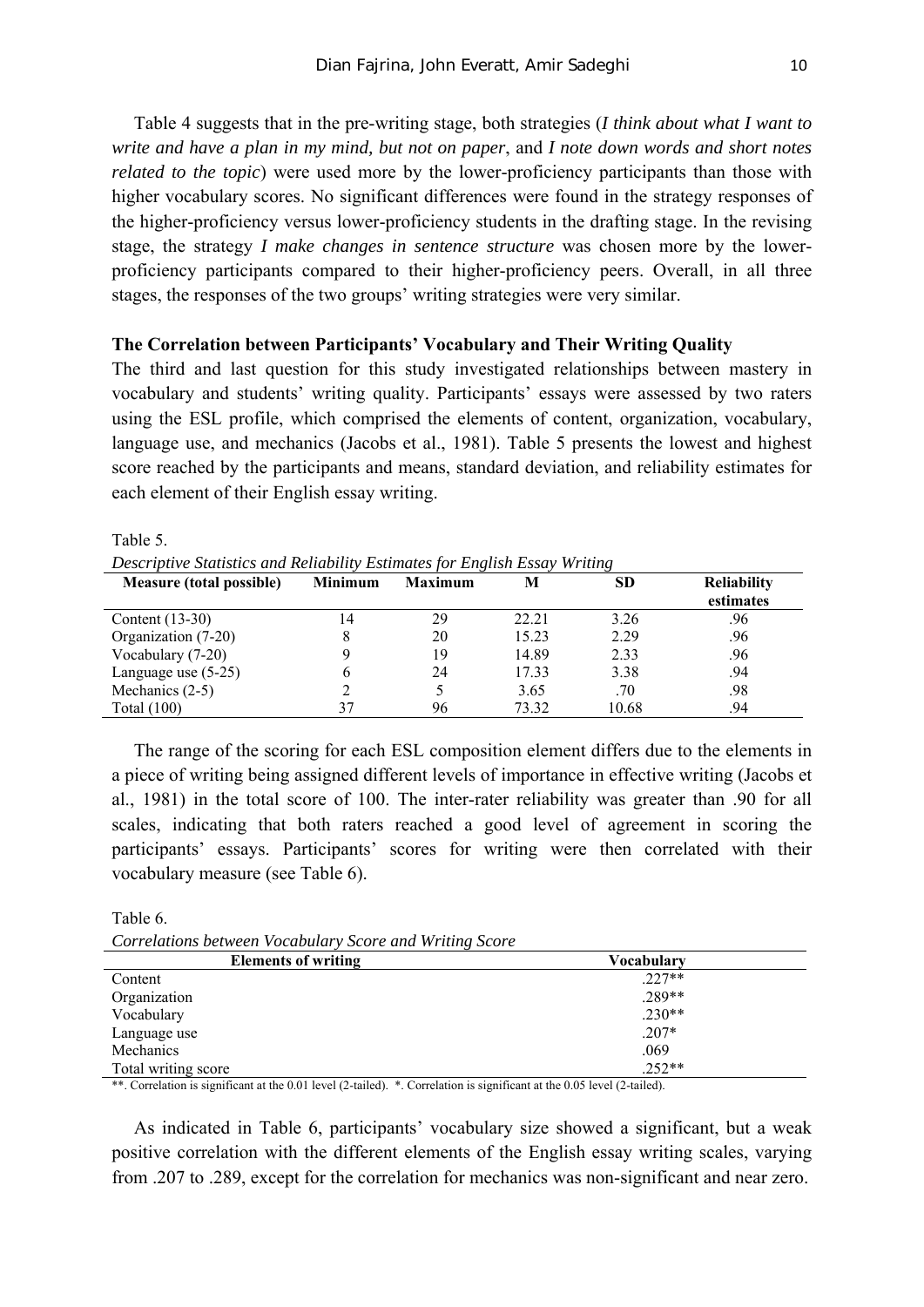#### **Discussion**

The purpose of this study was to investigate the writing strategies used by Indonesian EFL undergraduate students. It also aimed to determine the relationship between participants' English proficiency and their essay writing quality. The results indicated that participants frequently applied only 15 of the 38 writing strategies referred to in the students' questionnaire. These comprised three strategies in the pre-writing stage, nine strategies in the drafting stage, and three strategies in the revising stage. Overall, the participants were categorized as moderate writing strategies users. This result is consistent with previous studies (Alkubaidi, 2014; Chen, 2011; Maarof & Murat, 2013; Mutar & Nimehchisalem, 2017), where the students were found to use more strategies during the drafting stage compared to the other two stages of writing.

The result implies that students usually write an essay as school work in a limited time and not as homework. Therefore, the strategies that they apply frequently were the strategies that do not require a lot of time such as in the pre-writing stage, strategy no. 2, made myself aware of the requirements, can be done by looking at the direction given on the writing task. Examples of the requirements are; students' work needs to be in the word limit, and provide reasons for any side of the argument they chose. Strategy no. 3 in this stage, *look at a model by proficient writer*, also used frequently by the students. This strategy can also be done in the classroom by browsing samples of writing from sources on the internet using their mobile phone. The last strategy used at a high level in this stage was strategy no. 6, *note down words and short notes related to the topic*. Students can apply this strategy before starting to write to brainstorm their mind before starting to write their ideas.

The strategies in the drafting stage were mostly used because those strategies were applied during the writing process. However, the strategies frequently used by the participants, such as; *to stop after each sentence or a few sentences and to reread what they have written to get ideas on how to continue*, indicated that they faced difficulties with fluency in writing. Participants showed to make use of cognitive strategy by simplifying or translating their ideas. They also applied the compensation strategy by finding the synonym for the word they needed in a dictionary. Other strategies, such as *making changes in outline and asking somebody to help were not the participants' strategies favoured*. This was probably because applying the strategies will take more time, while the participants usually only given a limited time to finish their work.

In the stage of revising, strategy no. 11, *check if the essay meets the requirements* used frequently, was in agreement with the strategy in the pre-writing stage, and made myself aware of the requirements, which are also used in high frequency. This implies that checking the essay requirements before and after writing their work is considered important. However, this indicates that they were focusing more on the writing's surface than the writing content. Strategy no. 13, *show text to somebody and ask for opinion*, would take time from the person being consulted. This can only be done in the classroom if the peer is consulted to check the writing. Another way, both the writer and his/her peer check each other writings, so both have benefits from one another. This strategy has the lowest mean (M=3.52) compared to the other strategies in the level of high frequency. This implies that students expected that they would have a chance to show their work to someone, getting feedback, and revise their work before submitting the writing to the teacher. Strategy no.16, *check mistakes after feedback*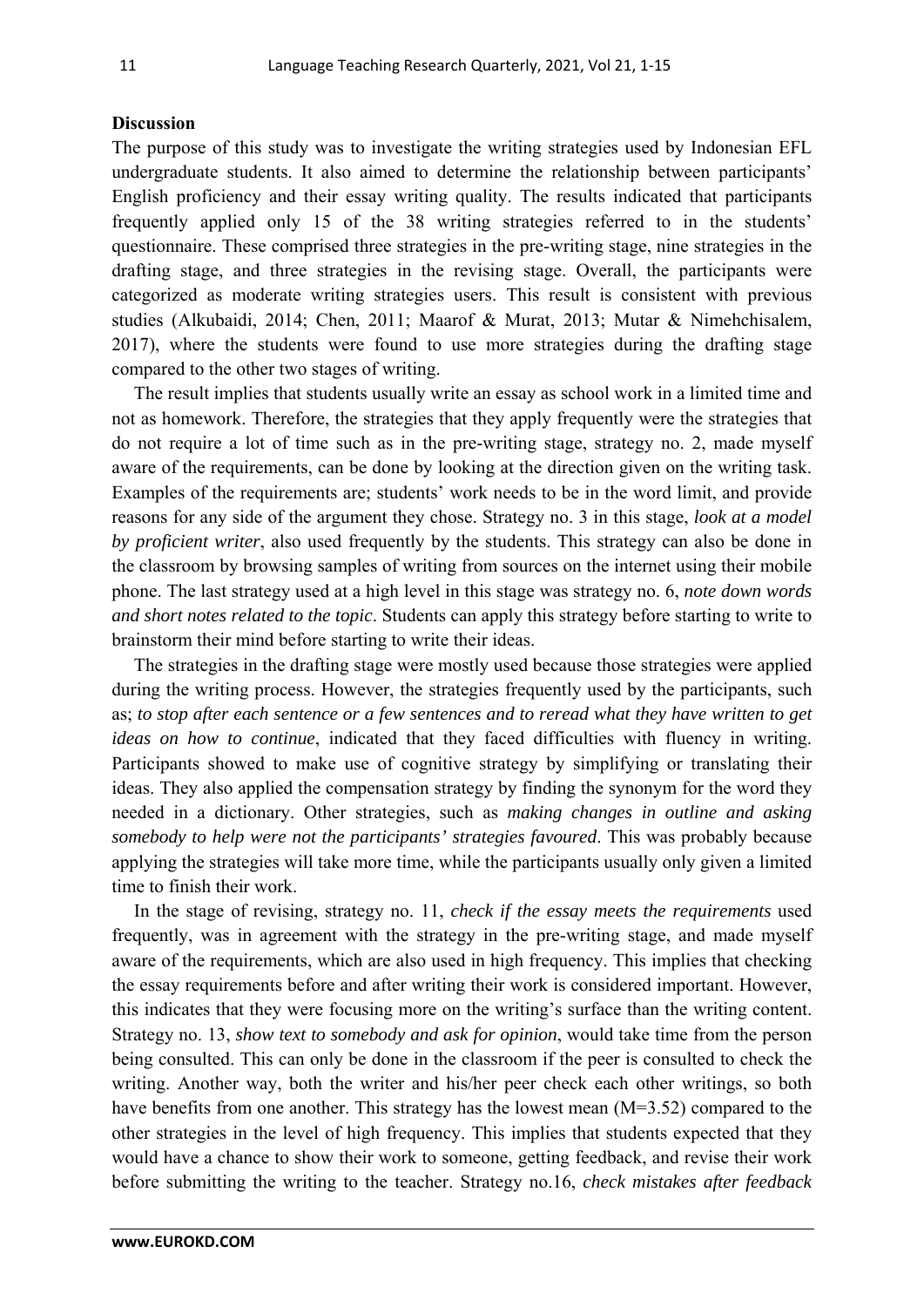*from the teacher* and a high frequency by the students. This strategy might not be applied by the students to revise their current work, but it helps them learn from their mistakes to avoid making the same mistake.

Furthermore, only three strategies showed significant differences in their use between higher and lower proficiency students; two in the pre-writing stage and one in the revising stage.All three strategies were used more by the lower proficiency students than their higher proficiency peers. No significant differences were found between the two groups for the strategies chosen in the drafting stage.

One of the strategies used frequently in the pre-writing stage is to have a plan in mind, but not on paper, dealing with thinking and having a mental plan. The strategy was ineffective for the students to develop their ideas. This was proved by the high frequencies of strategies no. 2, no. 3 and no. 4 in the drafting stage where the students would frequently stop after each sentence or a few sentences to reread what they have written to get ideas on how to continue their writing. Another strategy in this stage used by the lower proficiency students was noting *down words and short notes related to the topic*. This strategy is ineffective to be applied as Hu and Chen (2007) found in their study towards skilled and unskilled EFL Chinese writers, that the skilled writers made use of the strategy to write a complete sentence than mere words or short notes. This indicates that the higher proficiency students applied more effective planning strategies than their lower proficiency peers. The last strategy in the revising stage, *make changes in sentence structure*, indicates that students pay more attention to the writing's surface than the writing's content. Overall, these results suggest approximately similar frequency use of strategies regardless of proficiency, as determined by receptive vocabulary.

This study also revealed that participants' vocabulary repertoire has a significant but weakly positive correlation with writing quality. It was assumed that participants did not make the most of the vocabulary they have to produce a quality writing and did not allocate enough time to practice writing in English despite having enough vocabulary knowledge. The result supports the previous study by Llach and Gallego (2009) on primary school EFL learners. The correlation between receptive vocabulary size and essay quality is not very high, but significant. Šišková (2016) also found a weak correlation between EFL university students' receptive vocabulary knowledge and the lexical sophistication in their texts in the form of short stories. However, a moderate relationship was found between students' receptive vocabulary knowledge and their lexical diversity.

#### **Conclusion**

The findings revealed that participants in this study used writing strategies at a moderate level. Participants with a different proficiency level in English show similar frequency use of the strategies. It is recommended that English teachers teach writing strategies explicitly in their classrooms. This is necessary to help students during the writing process and to improve their writing quality. Teaching writing strategies explicitly has proved helpful for students with different English proficiency to improve their writing quality (Bai, 2015; Mastan et al., 2017; Raoofi et al., 2014; Silva, 2015). The lack of relationship between proficiency as determined by vocabulary was also consistent with the small relationship between vocabulary and writing quality in this study. It may be that vocabulary size is not a consistent determiner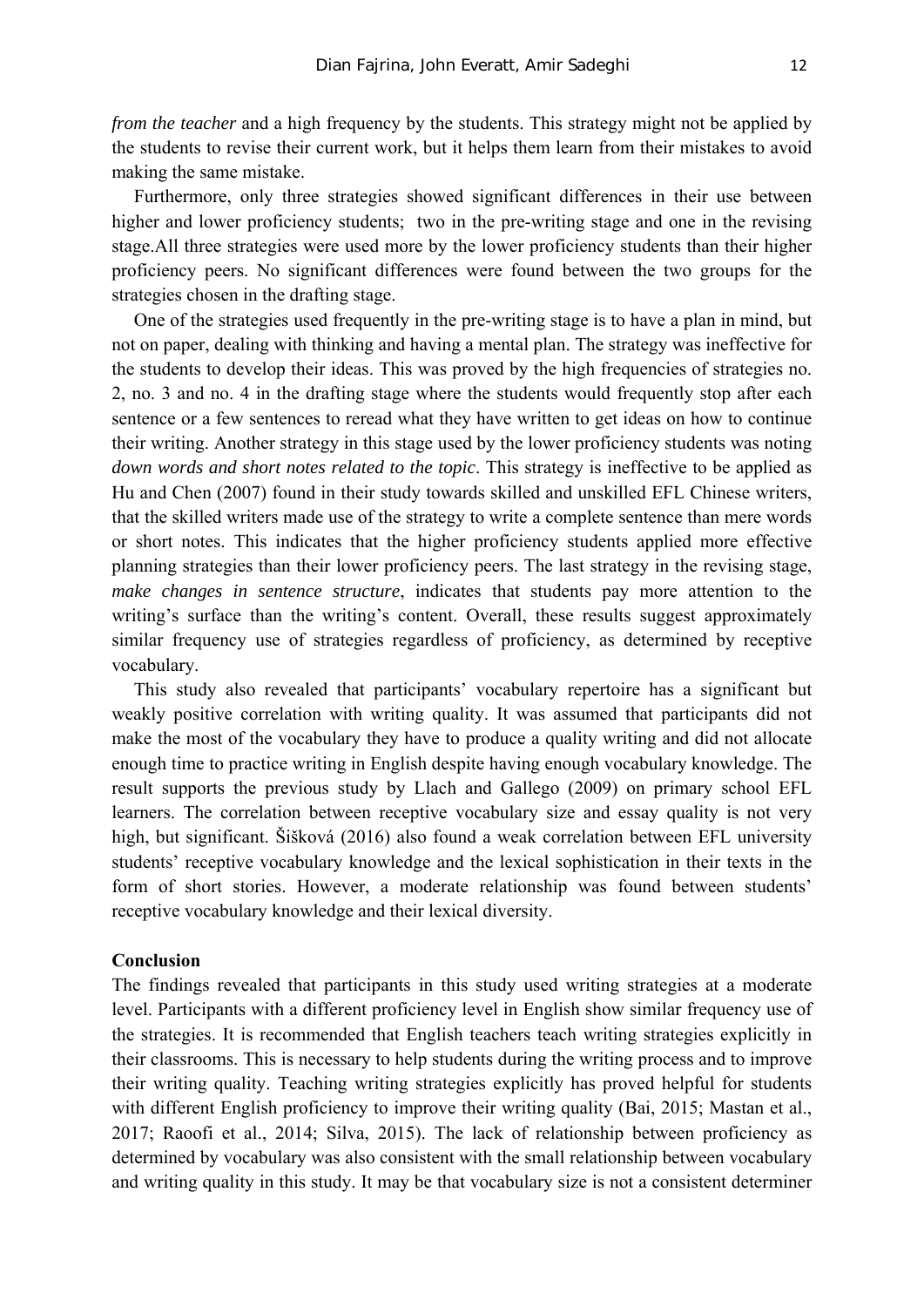of writing strategy use or writing quality. Such students have a relatively long history of learning English as a foreign language. Therefore, an additional recommendation may be to expose students to appropriate reading material before asking them to write an essay with a similar topic. This way, participants will have ideas on what to write and will help them to develop ideas.

Although this study's results should contribute to the knowledge of EFL students' writing strategies with different English proficiency and the relationship between their proficiency and the quality of text they produced, it also has some limitations. First, the number of participants in the present study is not so big; therefore, this study's findings should not be generalized to a larger scale. The instrument used in this study to investigate writing strategies' choice was limited to the writing strategies questionnaire. Further studies should use various instruments, such as interviews, to conduct a more in-depth investigation to reveal students' reasons for choosing the strategies. Besides, this study only used vocabulary size to indicate students' proficiency in English. Hence, further studies should provide various tests to obtain more comprehensive data regarding students' English proficiency.

#### **References**

- Abas, I. H., & Aziz, N. H. A. (2016). Indonesian EFL students' perspective on writing process: A pilot study. *Advances in Language and Literary Studies, 7*(3), 221-27.
- Abas, I. H., & Aziz, N. H. A. (2018). Model of the writing process and strategies of EFL proficient student writers: A case study of Indonesian learners. *Pertanika J. Soc. Sci. & Hum.,26*(3), 1815-1842.
- Abrar, M., Mukminin, A., Habibi, A., Asyrafi, F., Makmur, M., & Marzulina, L. (2018). "If our English isn't a language, what is it?" Indonesian EFL student teachers' challenges speaking English. *The Qualitative Report*, *23*(1), 129-145.
- Abdullah, M., Bakar, Z., Ali, R., Yaacob, R., Abdur-Rahman., Embong, A., & Amar, A. (2011). Writing strategies of Malaysian ESL undergraduate engineering learners. *International Journal of Engineering & Technology*, *11*(2), 1-9.
- Abdul-Rahman, S. S. (2011). *An investigation into the English academic writing strategies employed by students of HE in the NE of England with particular reference to their nationalities and gender* (Doctoral dissertation, University of Sunderland, Sunderland, England). Retrieved from http://sure.sunderland.ac.uk/3521/1/SehamSassiAbdul-Rahman.pdf
- Akbari, Z. (2015). Current challenges in teaching/learning English for EFL learners: The case of junior high school and high school. *Procedia-Social and Behavioral Sciences, 199*, 394-401. doi: 10.1016/j.sbspro.2015.07.524
- Alkubaidi, M. A. (2014). The relationship between Saudi English major university students' writing performance and their learning style and strategy use. *English Language Teaching, 7*(4), 83-95. doi:10.5539/elt.v7n4p83
- Ardila, I. (2020). Writing Strategies Used by Indonesian EFL Undergraduate Students across Their Proficiency and Gender. *Journal of Language Intelligence and Culture, 1*(2), 138-149.
- Arifin, S. (2017). L2 writing strategies used by EFL graduate students. *Journal of ELT Research, 2*(2), 115-129, doi: 10.22236/JER\_Vol2Issue2
- Bai, B. (2015). The effects of strategy-based writing instruction in Singapore primary schools. *System, 53,* 96- 106.
- Budiharso, T. (2014). Strategies in developing English and Indonesian academic writing by EFL students. *LINGUA, 11*(1), 59-70.
- Chen, Y. (2011). Study of the writing strategies used by Chinese non-English majors. *Theory and Practice in Language Studies, 1*(3), 245-251.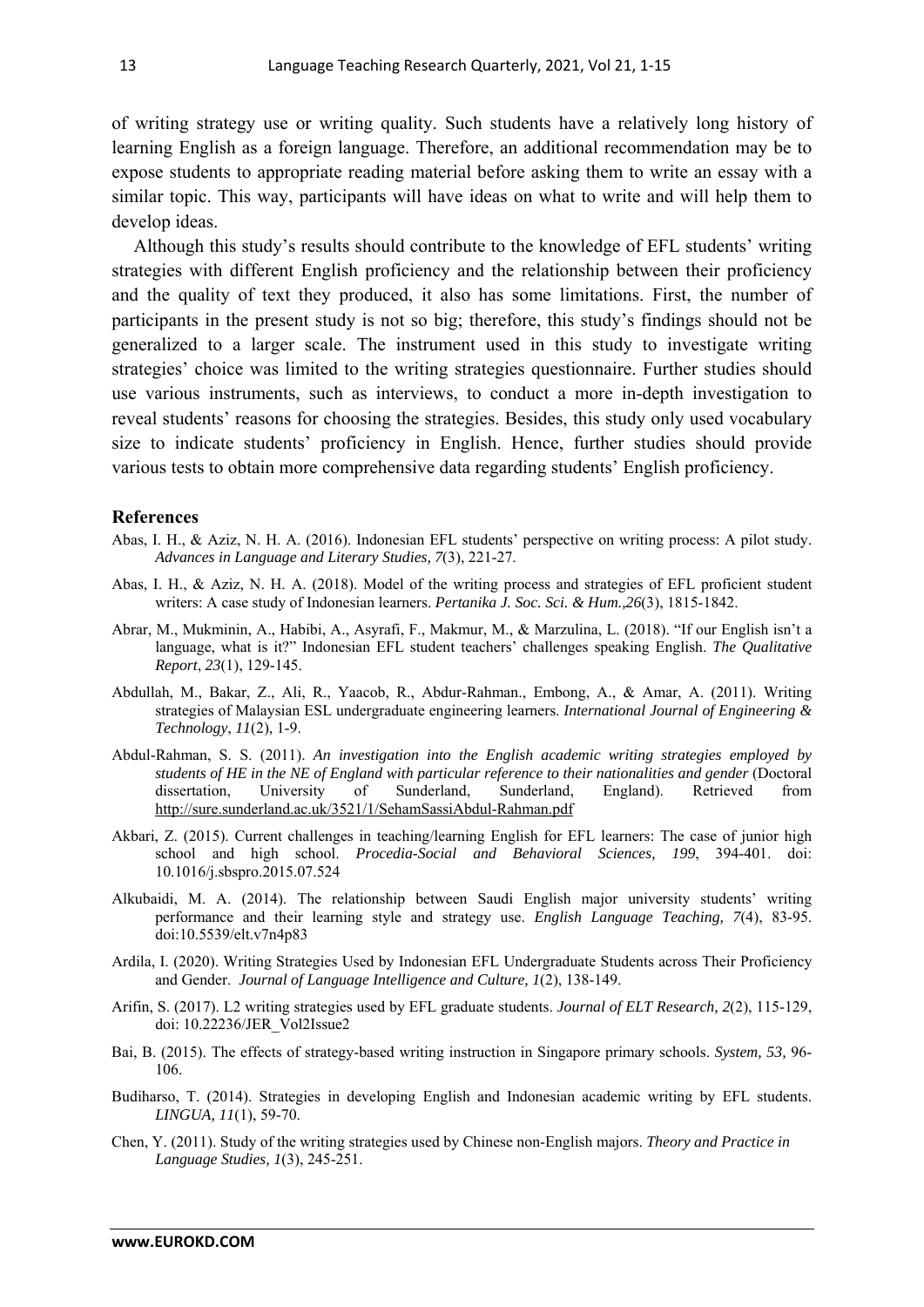- Coxhead, A. (2012). Academic vocabulary, writing and English for academic purposes: Perspectives from second language learners. *RELC Journal, 43*(1), 137-145. doi:10.1177/0033688212439323
- Defazio, J., Jones, J., Tennant, F., & Hook, S. A. (2010). Academic literacy: The importance and impact of writing across the curriculum-a case study. *Journal of the Scholarship of Teaching and Learning, 10*(2), 34-47.
- Flower, L., & Hayes, J. R. (1981). A cognitive process theory of writing. *College Composition and Communication, 32*, 365–387.
- Hu, G. W., & Chen, B. (2007). A protocol-based study of university level Chinese EFL learners' writing strategies. *English Australia Journal, 23*(2), 37-56.
- Hyland, K. (2001). *Teaching writing through genre analysis: An application of genre-based approach in prewriting.* PGDELT Huang Xin. Retrieved from https://www.oocities.org/winjun1118/writingweb.htm
- Jacobs, H. L., Zingraf, S. A., Wormuth, D. R., Hartfiel, V. F., & Hughey, J. B. (1981). *Testing ESL composition: a practical approach*. Rowley, MA: Newbury House.
- Kiliç, M. (2019). Vocabulary knowledge as a predictor of performance in writing and speaking: A case of Turkish EFL learners. *PASAA, 57*, 133-164.
- Llach, M. P. A., & Gallego, M. T. (2009). Examining the relationship between receptive vocabulary size and written skills of Primary School learners. *Atlantis, 31*(1), 129-147.
- Maarof, N., & Murat, M. (2013). Writing strategies used by ESL upper secondary school students. *International Education Studies, 6*(4), 47-55. doi: 10.5539/ies.v6n4p47
- Mastan, M. E., Maarof, N., & Embi, M. A. (2017).The effect of writing strategy instruction on ESL intermediate proficiency learners' writing performance. *Journal of Educational Research and Review, 5*(5), 71-78.
- Mistar, J., Zuhairi, A., & Parlindungan, F. (2014). Strategies of learning English writing skill by Indonesian senior high school students. *Arab World English Journal, 5*(1), 290-303.
- Mutar, Q. M., & Nimehchisalem, V. (2017). The effect of gender and proficiency level on writing strategy use among Iraqi high school students. *Arab World English Journal (AWEJ), 8*(2), 171-182. doi: https://dx.doi.org/10.24093/awej/vol8no2.12
- Nation, I. S. P., & Beglar, D. (2007). A vocabulary size test. *The Language Teacher, 31*(7), 9-13.
- Nunan, D. (1989). *Designing tasks for communicative classroom.* Cambridge: C.U.P.
- Oxford, R. L. (1990). *Language learning strategies: What every teacher should know*. Boston, MA: Heinle & Heinle Publishers.
- Peñuelas, A. B. C. (2012). The writing strategies of American university students: Focusing on memory, compensation, social and affective strategies. *ELIA, 12*, 77-113.
- Petrić, B., & Czárl, B. (2003). Validating a writing strategy questionnaire. *System, 31*(2), 187-215.
- Rahmawati, N., Fauziati, E., & Marmanto, S. (2019). Writing strategies used by Indonesian high and low achievers. *International Journal of Social Sciences & Humanities, 4*(2), 35-48.
- Rao, Z. (2007). Training in brainstorming and developing writing skills. *ELT Journal*, *61*(2), 100-106.
- Raoofi, S., Chan, S.H., Mukundan, J., & Rashid, S. (2014). A qualitative study into L2 writing strategies of university students. *English Language Teaching, 7*(11), 39-45. doi:10.5539/elt.v7n11p39
- Richards, J. C. (1990). *The language teaching matrix*. Cambridge: Cambridge University Press.
- Richards, J. C. & Renandya, W. A. (eds.) (2002). *Methodology in language teaching: An anthology of current practice.* Cambridge: Cambridge University Press.
- Schmitt, N., Schmitt, D., & Clapham, C. (2001). Developing and exploring the behaviour of two new versions of the vocabulary levels test. *Language Testing, 18*(1), 55-88.
- Silva, R. (2015). Writing strategy instruction: Its impact on writing in a second language for academic purposes. *Language Teaching Research, 19*(3), 301-323.
- Silva, R., & Graham, S. (2015). The effects of strategy instruction on writing strategy use for students of different proficiency levels. *System, 53,* 47-59.